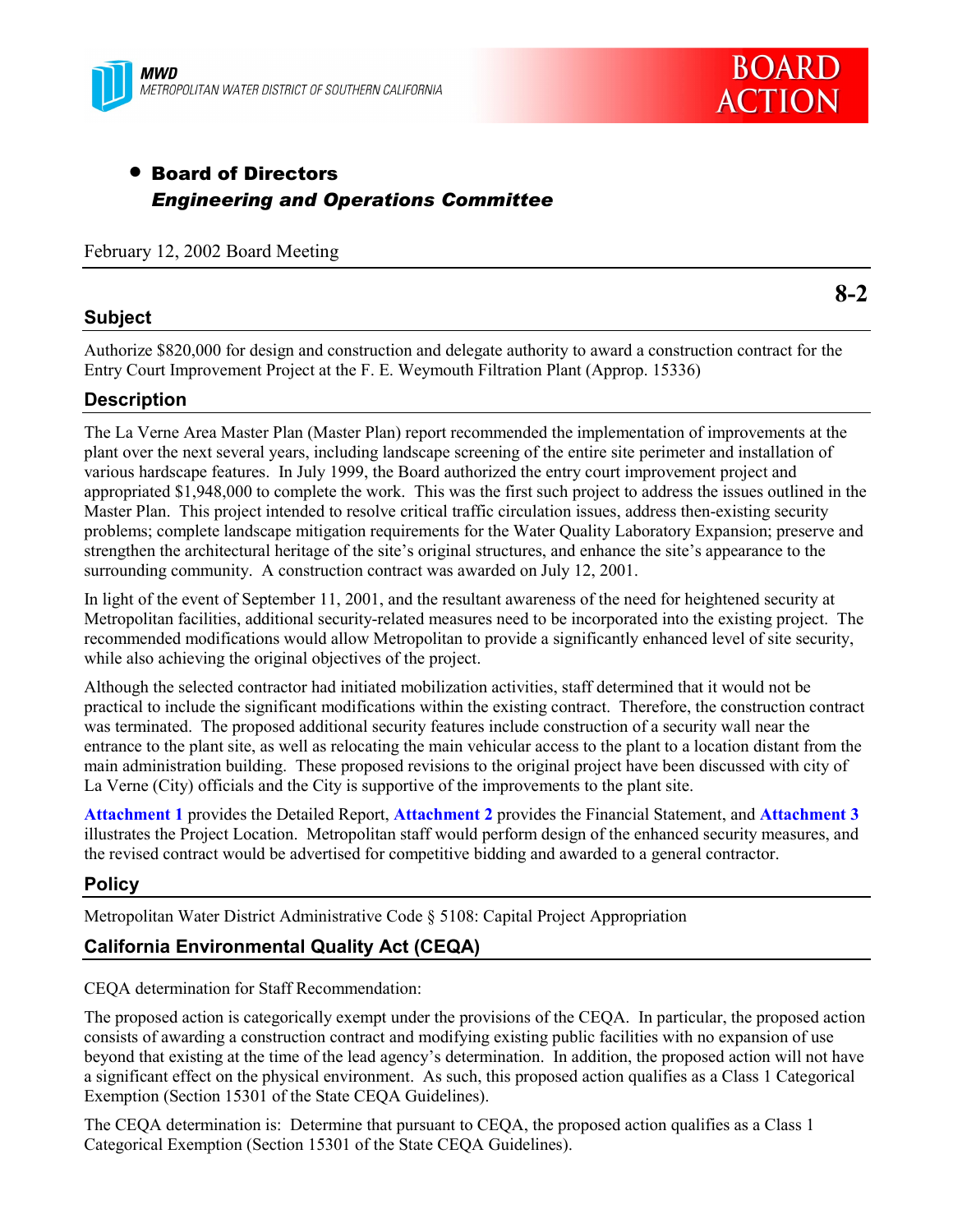### **Staff Recommendation**

Adopt the CEQA determination and

- a. Increase the appropriation by \$820,000 from \$1,948,000 to a total of \$2,768,000.
- b. Delegate to the Chief Executive Officer the authority to award a competitively bid construction contract in an amount not to exceed \$2,000,000 for the revised Entry Court Improvement Project at the F. E. Weymouth Filtration Plant.

**Fiscal Impact:** \$820,000 in budgeted CIP funds under existing Approp. 15336.

1/19/2002 *Roy L. Wolfe Date*

*Manager, Corporate Resources*

1/20/2002

*Ronald R. Gastelum Chief Executive Officer*

*Date*

**Attachment 1 - Detailed Report** 

**Attachment 2 - Financial Statement** 

**Attachment 3 - Project Location** 

BLA #1454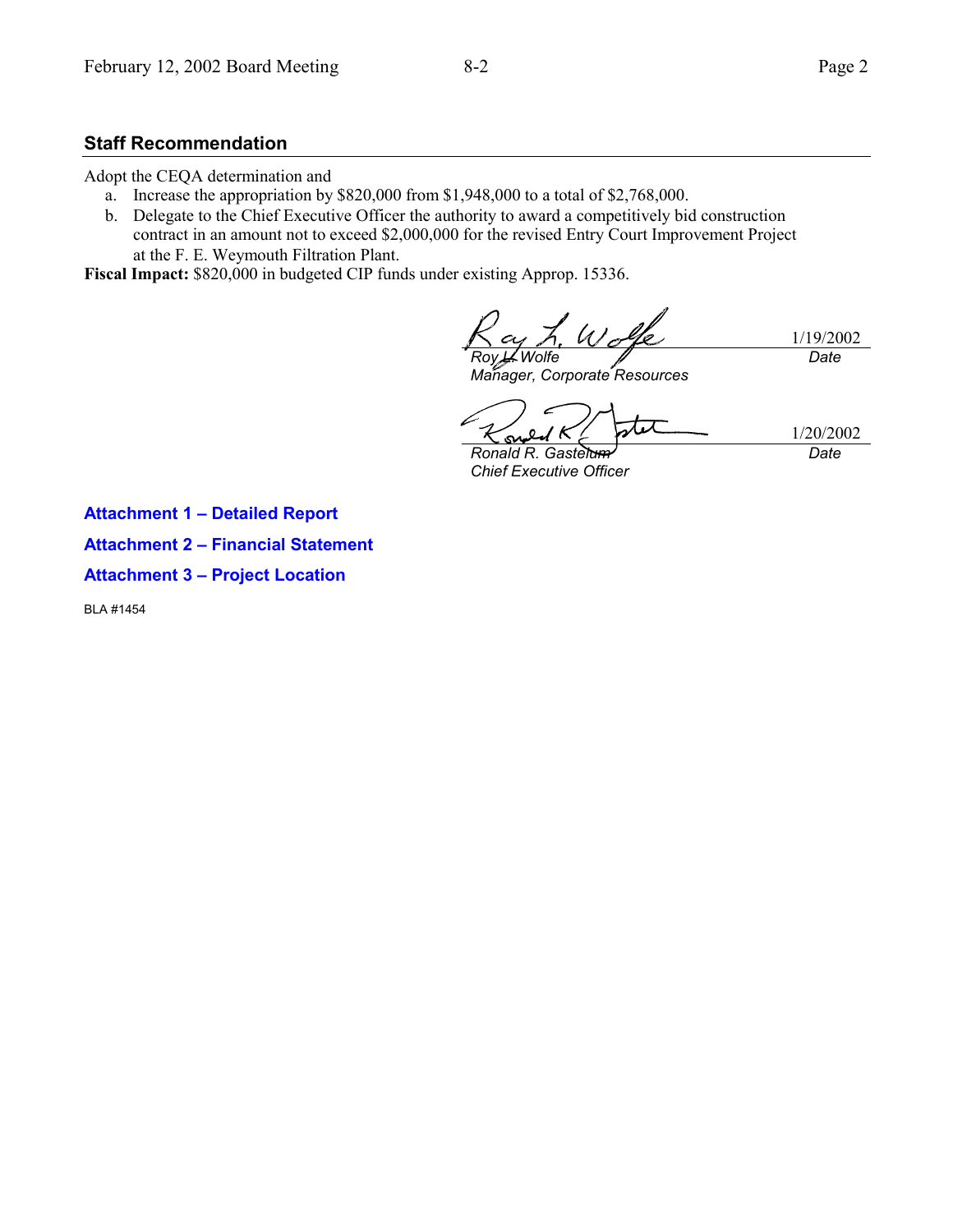### **Detailed Report**

### *Purpose/Background*

In 1995, a Master Plan for Metropolitanís La Verne area facilities was completed and presented to the Committee on Real Property and Asset Management as the framework for the orderly, long-term development of the Weymouth site. The primary objective of the Master Plan was to create a comprehensive site plan assuring the viability of future water treatment and operational needs through the year 2020. As specific water treatment and site improvement projects became necessary, they would be implemented in accordance with this site plan. The Master Plan also included recommendations to preserve and strengthen the architectural heritage of the site's original structures, improve site security and circulation, and enhance the site's appearance to the community.

Since completion of the Master Plan, several of its original recommendations have been implemented. In 1997, Metropolitan purchased a 7-acre site to buffer its operations and new facilities from encroaching residential development. Site improvements have adhered to identified locations and an architectural review process is now in place to ensure consistency with the Master Plan's architectural guidelines. The majority of the Master Plan's recommendations, however, represent long-term goals to be implemented over the next 20 years as improvements and expansion of water treatment processes are required.

The Master Plan recommended perimeter landscape and hardscape improvements to be implemented during the initial phases of the Plan's year 2020 planning period. Staff has carefully reviewed these recommendations and prioritized them according to need. This review has considered the interdependencies between the recommendations and site-specific projects that may be required within the next ten years. Staffís recommendation is to stage the perimeter landscape improvements over a period of up to ten years to coincide with construction of specific site development and improvement projects. Under this approach, only the recommendations of the highest priority would be authorized at this time. Recommendations deemed less urgent would be considered for implementation at a later date in conjunction with other future site projects. This staged implementation plan has been reviewed with the city of La Verne (City).

In July 1999, the Board approved the implementation of recommended improvements pertaining only to the Weymouth site's entry court area. These improvements were needed to resolve critical traffic circulation and then-existing security issues, to complete landscape screening requirements for the Water Quality Laboratory Expansion, to unify differing architectural themes at the site's main entrance, and to enhance the site's outward appearance in keeping with expectations of the community and Metropolitan's commitment to "good neighbor" policies.

### *Recent Events*

Due to the events of September 11, 2001, and the ensuing heightened awareness about security, staff has conducted a thorough re-evaluation of security needs at Metropolitan's treatment and distribution facilities. This evaluation specifically reviewed the existing Weymouth Entry Court and Landscaping Improvement project. By early September 2001, a construction contract had been awarded, and the contractor was preparing to mobilize forces at the site and start construction activities. Metropolitanís security evaluation determined that a higher level of security features were required for the Weymouth entry court area. This enhanced level of security is intended to provide greater protection of the water treatment process and the plant facilities. Staff determined that it would not be practical to include the significant modifications within the existing construction contract. Therefore, the construction contract was terminated. As such, it is recommended that these additional security features be included in a ìrevisedî Entry Court Improvement project, and that a new set of plans and specifications be advertised for competitive bidding.

The additional security features to be included in the revised project consist of constructing a fence/wall that meets both security and architectural needs at the plant while enclosing the entire visitor parking lot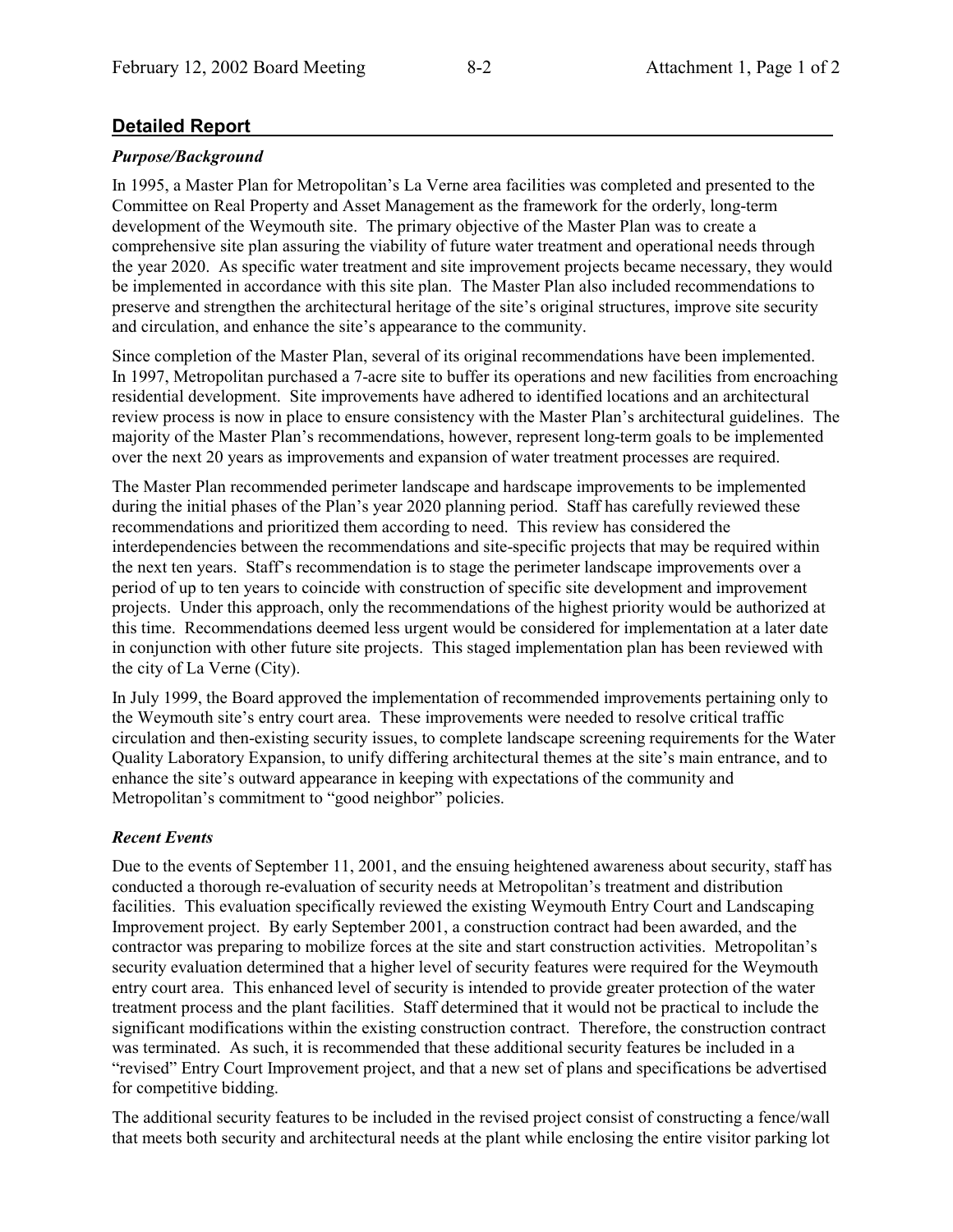and Glorietta areas; providing a vehicular set-back from Sedimentation Basins Nos.1 and 2; and making revisions to the existing traffic islands. The proposed security fence/wall is intended to preclude access to the visitor parking lot and Glorietta areas by the general public. Once the fence/wall is constructed, vehicular traffic into these areas will occur only after the vehicles have been screened at an entry court area security station. In addition, the vehicular setback from the sedimentation basins would prevent parking immediately adjacent to water treatment and conveyance conduits.

To ensure the suitability of recommended revisions to the existing project, staff has met with officials from the City. Following discussion, the City is supportive of the enhanced security revisions to the plant site.

While performing coordination work with Southern California Edison (Edison) for the original project, it has been determined that the costs of removing a power pole near the entry court will be greater than Edison originally estimated. The additional costs associated with removal of the pole are required to avoid underground utilities in Moreno Avenue/Gladstone Street and to meet requirements set by the City's Public Works Department for work within the City's streets.

Costs, in addition to those anticipated for the original project, will be incurred to perform design and construction of the security fence/wall, vehicle setback from the sedimentation basins, and traffic island modifications; the utility pole relocation; and termination of the original construction contract. The design work associated with the security enhancements will be performed entirely by Metropolitan's inhouse staff. A breakdown of the proposed work's additional costs is contained in the Financial Statement (Attachment 2).

#### *Project Milestones*

- $\Box$  April 2002 Complete final design of revised project
- $\Box$  June 2002 Start construction
- $\Box$  Dec 2002 Complete construction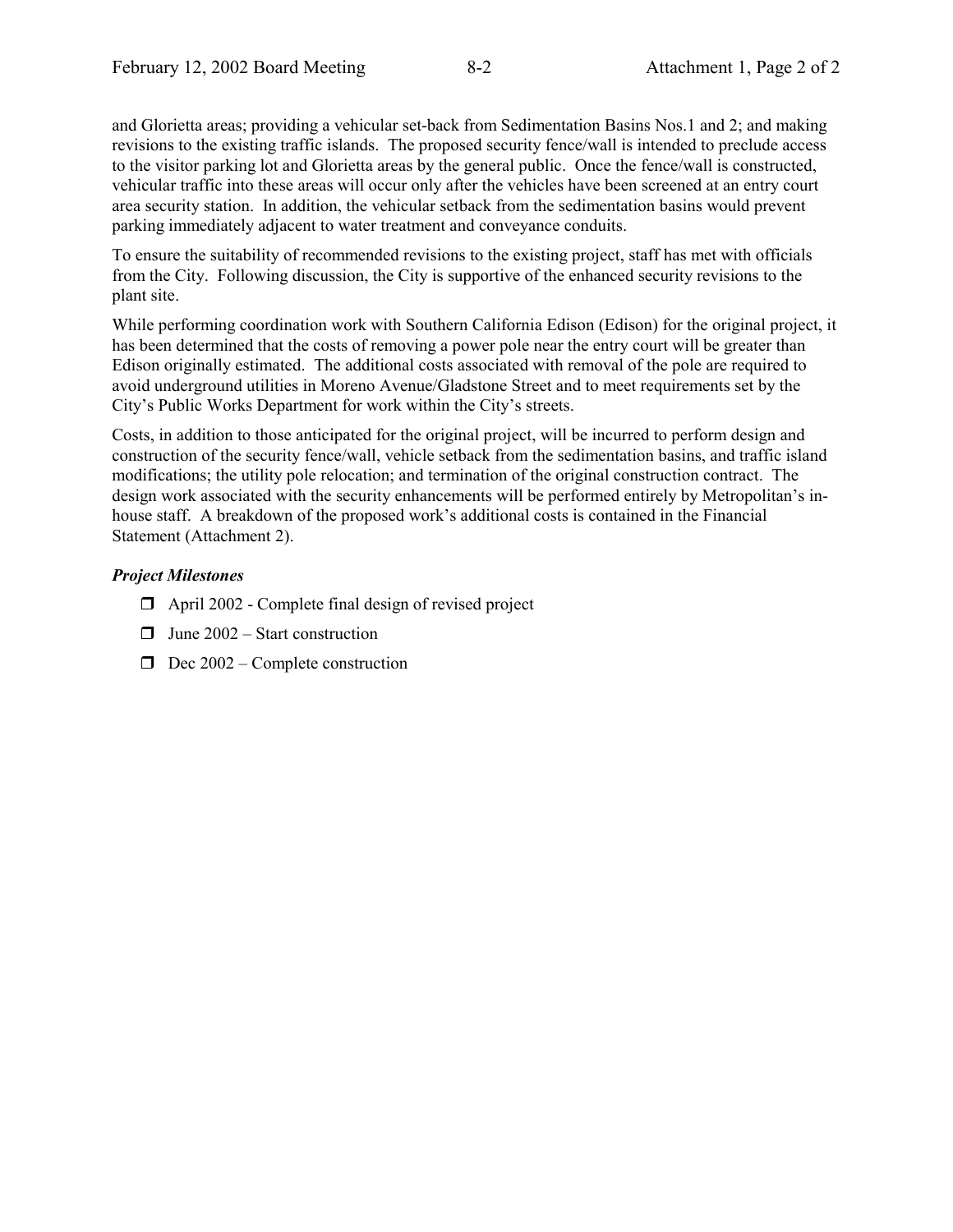## **<u>Financial Statement for Weymouth Court Project - Improvements Program</u>**

A breakdown of Board Action No. 2 for Approp. No. 15336 for authorizing final design and construction activities for the Weymouth Entry Court Improvement project described in this board action is as follows:

|                                                                                                       | <b>Board Action</b><br>No. 1<br>(Jul. 1999) | <b>Board Action</b><br>No. 2<br>(Feb. 2002) |
|-------------------------------------------------------------------------------------------------------|---------------------------------------------|---------------------------------------------|
| Labor                                                                                                 |                                             |                                             |
| Studies and Investigations                                                                            | \$<br>31,000                                | \$<br>31,000                                |
| Design and Specifications                                                                             | 31,000                                      | 126,000                                     |
| Construction Management and Inspection                                                                | 161,000                                     | 188,000                                     |
| Owner Costs (Program Management, Environmental<br>Docs., Control System Integration, Bidding Process) | 34,000                                      | 88,000                                      |
| Materials and Supplies                                                                                | 7,000                                       | 11,000                                      |
| Incidental Expenses                                                                                   | 4,000                                       | 4,000                                       |
| Equipment Use                                                                                         | 2,000                                       | 2,000                                       |
| Professional/Technical Services                                                                       | 215,000                                     | 215,000                                     |
| Contracts                                                                                             | 1,215,000                                   | 1,748,000                                   |
| Remaining Budget                                                                                      | 248,000                                     | 355,000                                     |
| <b>Total</b>                                                                                          | 1,948,000                                   | \$2,768,000                                 |

### **Funding Request**

| <b>Program Name:</b>                 | Weymouth Filtration Plant Facilities Assessment and Entry Court<br>Improvements       |                                  |               |
|--------------------------------------|---------------------------------------------------------------------------------------|----------------------------------|---------------|
| <b>Source of Funds:</b>              | Construction Funds (possibly General Obligation, Revenue Bonds, Pay-as-<br>You-Go $)$ |                                  |               |
| <b>Appropriation No.:</b>            | 15336                                                                                 | <b>Board Action No.:</b>         |               |
| <b>Requested Amount:</b>             | 820,000                                                                               | <b>Capital Program No.:</b>      | 15336         |
| <b>Total Appropriated</b><br>Amount: | \$2,768,000                                                                           | <b>Capital Program Page No.:</b> | $E-49$        |
| <b>Total Program Estimate:</b>       | \$2,865,000                                                                           | <b>Program Goal:</b>             | R-Reliability |